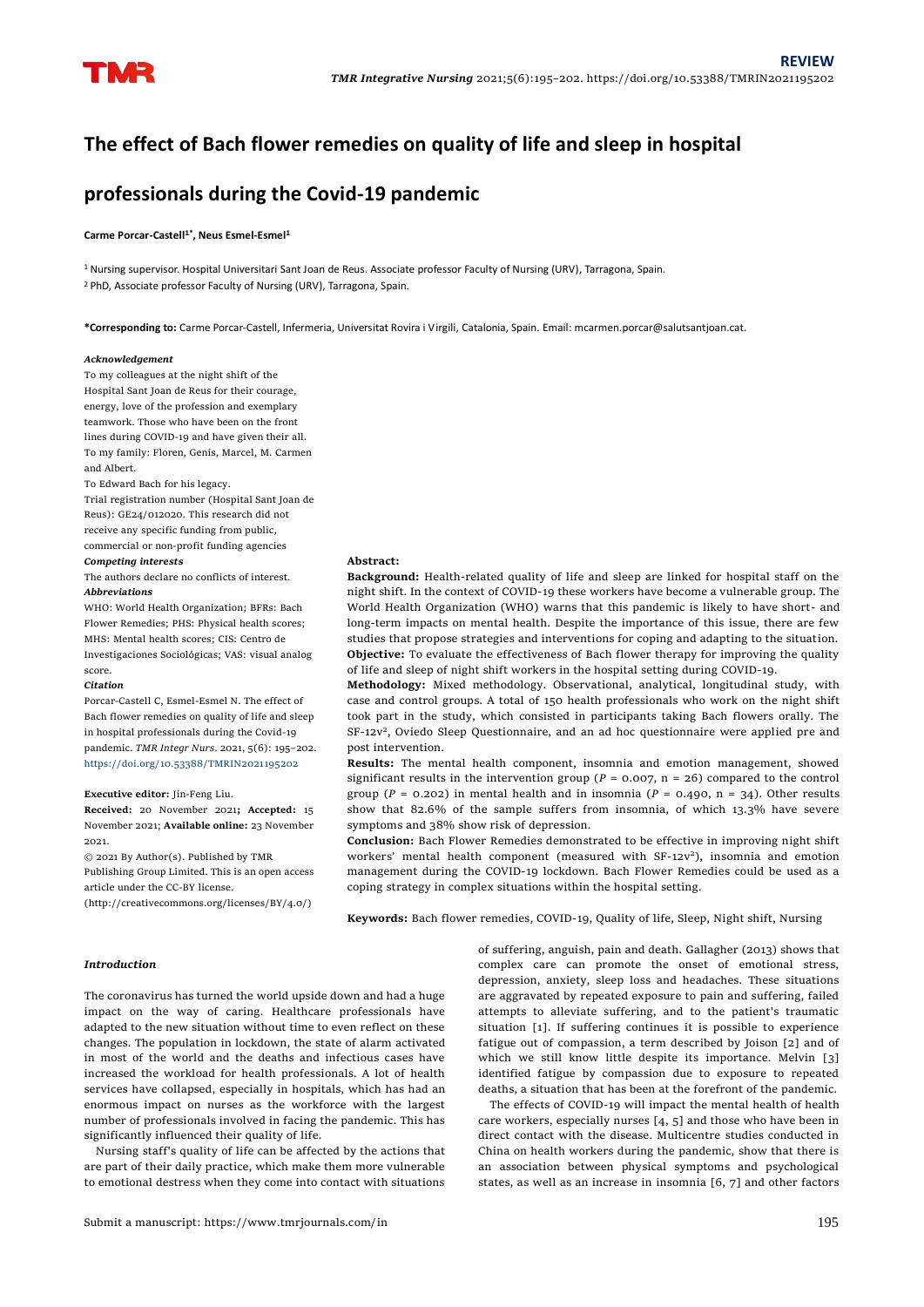associated with mental health. The authors show that nurses in particular had their psychological burden increased and many reported symptoms of depression, anxiety and insomnia. Similarly, the study by Erquicia et al. [8] found that a significant percentage of health professionals reported symptoms of anxiety and depression as well as acute stress. However, the increase in cases, and the lack of adequate supplies and equipment, has generated even more pressure and anxiety [8-10] as well as fear of the contagion itself and transmitting the infection to relatives [11].

In addition, sleep disorders have been exacerbated by the pandemic, leading to major sleep alterations. Poor sleep quality is one of the factors that influences the perception of loneliness, increasing the risk of depression, anxiety, suicidal ideation and deteriorating mental health. Thimmapuran et al. [12] and Huang et al. [13], researched the mental health burden and sleep quality during Covid-19. The results showed that health workers had a high risk of poor sleep quality, a significant burden of loneliness, and a high risk of having psychological problems.

Different studies [15, 14-16] on night-shift professionals' evidence that nursing staff suffer from sleep-related problems. Bonet Porqueras et al. [17] analysed the effects on the quality of life of Catalan nurses and showed that night shifts increase the incidence of insomnia and sleep interruptions. Night-shift work already involves a readjustment of circadian rhythms and has different side effects. Adding these to the stress of the pandemic context has resulted in a set of circumstances that are harmful to the health of hospital workers, especially in night work.

Looking at the current systematic reviews and meta-analyses [7, 18-20] we observe that they all emphasize the need to implement coping strategies and make them a public health priority. Erquicia et al [8] point out that health professionals are a vulnerable group in the COVID-19 pandemic and that hospitals should develop intervention plans for those professionals who require them, especially taking into account the possibility of future health emergency situations. Wu P et al. [21] show that coping strategies are essential for ensuring psychological well-being and sound and healthy clinical care. It is vital to support health workers in all aspects to maintain a good workforce, especially in the pandemic.

Regarding sleep problems, some authors [22] propose minimizing insomnia with vigorous walks combined with music, health education, sleep hygiene, cognitive behavioural therapy and mindfulness. Grover et al. [23], recommend good sleep hygiene, relaxation techniques, detoxification from social networks, group sessions, leadership and psychotherapy, among others. Other authors who have studied fatigue through compassion propose strategies focused on empowerment, training, and resting periods [24]. Other techniques have also been proposed, such as yoga, guided meditation, music therapy and resilience therapies [25].

Authors as Fusco and Solano [26, 27] conclude in their recently published studies that Bach's Floral Therapy improves patients' anxiety, sleep quality and Rescue Remedy was effective as emergency therapy.

Another important factor arising from these situations is that workers often neglect their self-care. Hernández-Garcia [24] believes it is necessary to raise health personnel's awareness about the psychological problems that they may experience as a result of caring for people in a palliative situation. Vidal-Blanco et al. [28] state that it is necessary to delve deeper into the construct of self-care to counteract stressful emotional situations. Erquicia et al. [8] show the importance of professionals paying attention to their mental health by observing stress reactions and seeking support if necessary.

As we mentioned above, health workers have a high risk of seeing their mental health negatively affected, especially in situations following outbreaks of infectious diseases. Coinciding with the year of nursing, the COVID-19 pandemic has revealed the need to develop and carry out interventions and actions that improve the quality of life of these professionals; especially as the WHO warns that this pandemic is likely to have short- and long-term impacts on mental health. Despite the importance of this health problem, there are few studies that propose strategies for coping and adapting.

## *Bach Flower Remedies*

Bach Flower Remedies (BFRs) are a modality of Complementary Medicine approved by the WHO in 1976, recognized by integrative medicine [29] and which are part of the set of energetic or vibrational medicines that, by means of harmonic frequencies, help correct patterns of imbalance through resonances [30]. The therapy considers the individual as a combination of mind, body and spirit and is popularly known as "Bach flowers". It consists of 38 natural remedies and one combination of five flower essences for emergencies (Rescue Remedy).

The essences are obtained by maceration and/or boiling of wild plants and trees. They are based on the healing power of nature and are linked to the world of emotions. Each flower has its own meaning that corresponds to personality traits, emotions and moods. These meanings allow us to identify the emotions and suffering of our experiences [31] as well as discover adaptive behaviours that can promote resilience to different situations [32].

Their therapeutic effects are not yet clear, a psycho-modulatory action has been proposed and immunomodulatory effects are also attributed to them, which are responsible for improving somatic symptoms [33]. Some authors [34] propose that the action mechanism is a reduction in sympathetic activity and an increase in parasympathetic activity. Other authors argue that it is due to a placebo effect [35] that unleashes the healing potential and which we could define as an ethical placebo [36]. De Souza et al [37] suggest that the central effects of flower remedies can be partially detected through pharmacological models used in the search for psychotropic agents, and propose that they may have a certain biological effect [38]. Rivas Suárez et al. [39] argue that in order to demonstrate their action, preclinical studies should be carried out similar to those used for synthetic drugs to delimit the action of each remedy to a very elementary level that must be progressively made more complex. Based on this approach, these authors used mice specific pharmacological models in relation to some Bach remedies to evaluate their action on the central nervous system. The results showed anti-inflammatory properties with significant differences to the placebo, which supports their use in inflammatory states. However, regardless of whether or not they contain a chemically active component, they can be used to generate meaning within an optimal healing environment.

Some authors [31, 40] propose that BFRs can be a good tool for 21st century nursing care and for improving the health problems of the general population. However, the literature is very limited and experimental studies with an appropriate methodology are necessary to obtain scientific evidence [40-42].

This research aimed to assess the effectiveness of BFRs in improving the quality of life and sleep of night shift workers in the hospital setting during COVID-19.

## *Materials and method*

## **Mixed methodology**

Observational, analytical and longitudinal study. Pilot, controlled and randomized clinical trial with case and control groups. The sample included 150 volunteers among the night-shift health professionals of the Hospital Sant Joan de Reus (the total number of workers in the night shift is 200), of which 60 met the inclusion criteria. We randomly chose 30 for the intervention group and 30 for the control. The study was conducted from March to May 2020 (Figure 1).

## **Inclusion criteria**

+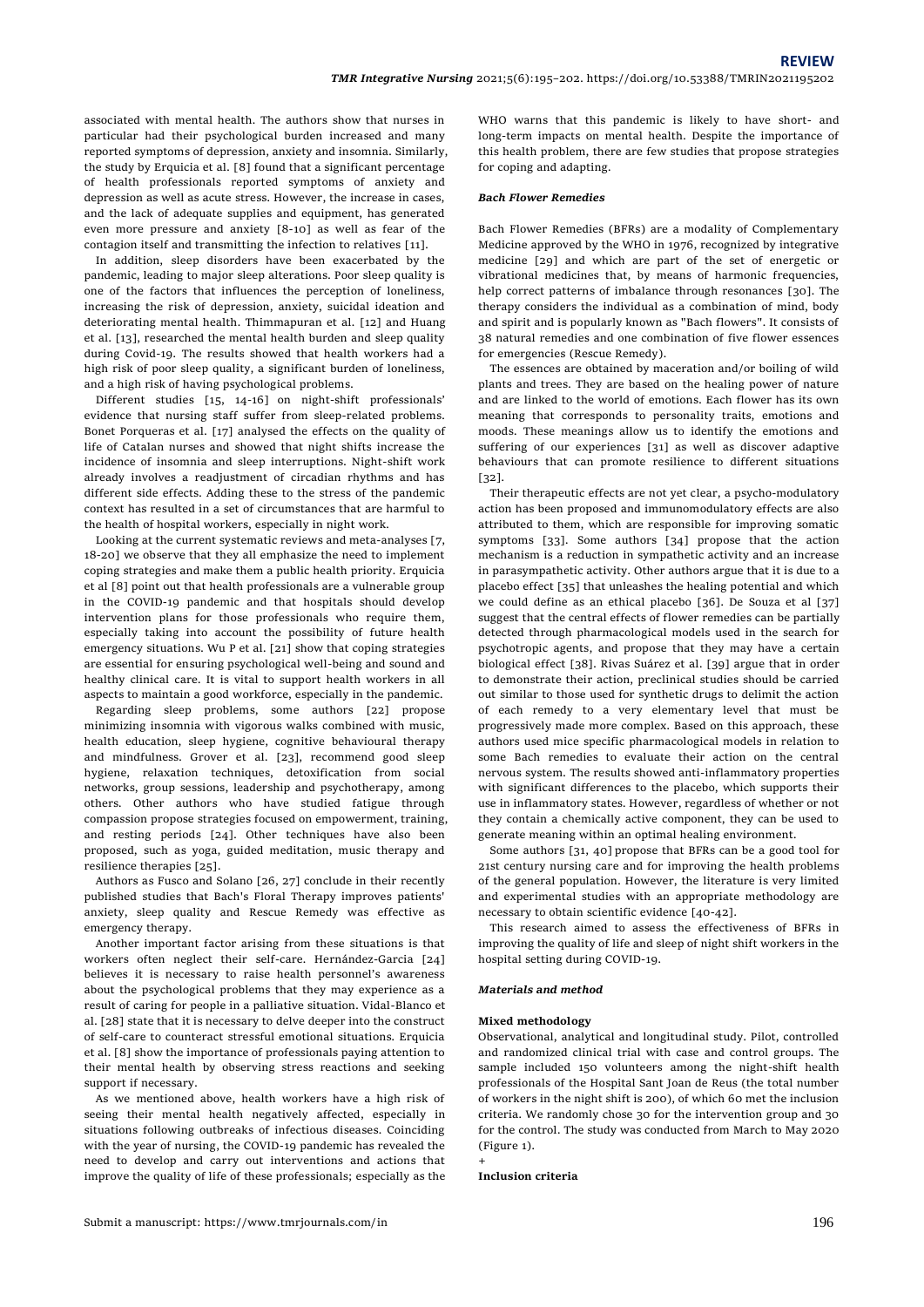*TMR Integrative Nursing* 2021;5(6):195–202[. https://doi.org/10.53388/TMRIN202119](https://doi.org/10.53388/TMR20210615236)5202



**Figure 1 Mixed methodology**

Night shift staff (21:00 to 8:00) of the Hospital Sant Joan de Reus, with a minimum of 2 nights and a maximum of 5 nights worked per week. Obtain a score of insomnia > 22, hypersomnia > 11 or sleep dissatisfaction (scores of 1, 2, 3) in the Oviedo Sleep Questionnaire.

## **Exclusion criteria**

Personnel who are on holiday, on sick leave, on leave or not working during the study period during the night shift. Failure to conclude the entire treatment established in the study and failure to meet some point of the inclusion criteria.

## **Instruments**

**SF-12v<sup>2</sup>** Health Questionnaire. The SF-12v<sup>2</sup> is the short version of the SF-36v<sup>2</sup>, and is a significant improvement in measurement compared to the original SF-12. It was validated in the Catalan population by Schmidt et al [43] and recommended for research studies in this line of work. It measures quality of life from a personal perspective and can be self-administered. It consists of 12 items with 8 dimensions (physical role, body pain, general health, vitality, social function, emotional role and mental health) with which the physical (PHS) and mental (MHS) health scores are evaluated on a standardized scale based on population norms (mean = 50, DE (10)). Its reliability coefficients are close to 0.8.

**Oviedo Sleep Questionnaire** This is a hetero-administered questionnaire consisting of 15 items grouped into three subscales that assess insomnia, hypersomnia, and sleep satisfaction. It can be used to diagnose sleep disorders according to the criteria of the DSM-IV-TR and CIE 10.

**Ad-hoc Emotions Questionnaire** A scale was created to measure the emotions most involved in COVID-19, based on participant observation and data published by the "Centro de Investigaciones Sociológicas" (CIS) [44] as well as the media [45] in the study time period. A numerical score from 0-10 is used to rate the subjective feeling of suffering due to these emotions. A score of 0 signifies an absence of emotion and 10 means maximum expression. The variables measured were: anxiety, fear, uncertainty, sadness and worry.

#### **Interview**

To get to know the personal experiences of the study sample, a semi-structured interview was held with participants based on the open question, "How does what you are experiencing make you feel?"

**Selection criteria for flower essences** The criteria for choosing the flower remedy were based on the qualitative analysis of the ad-hoc questionnaire, the analysis of the interview and the open-ended question. The remedy was prepared in the laboratory by health personnel accredited in Bach flower therapy.

**Intervention** To prepare the formula, two drops of each identified flower were chosen. In 1.5 litres of water were taken each day sixteen drops of the remedy for 15 days. The study consisted of the pre- and post-assessment of all variables. All participants in the case group will take the same essences, chosen according to the analysis of the answers to the qualitative questions.

#### **Data analysis**

Questionnaire scores were collected to create a database with the IBM SPSS Statistics program version 22.0 for Windows XP. The SF-12v<sup>2</sup> Health Survey was validated with the OPTUM PROcoRE program, license number QM052338, according to the reference population standards.

The comparability analyses of the two groups were performed with the Chi square test for the qualitative variables, and with the Student's t test or the non-parametric U-Mann Whitney test for the quantitative variables. In the analysis of related samples (pre and post intervention) we used the Student's t test for related samples or the non-parametric Wilcoxon test. The Shapiro Wilk test was used because the sample is small.

The study was conducted with 95% confidence, and the results were considered significant at an alpha level < 0.05.

Qualitative analysis began with manual elaboration of the interview and open-ended question. The interviews were then read to determine the most significant categories, and in a second reading the subcategories. To choose the flowers to be used in the study.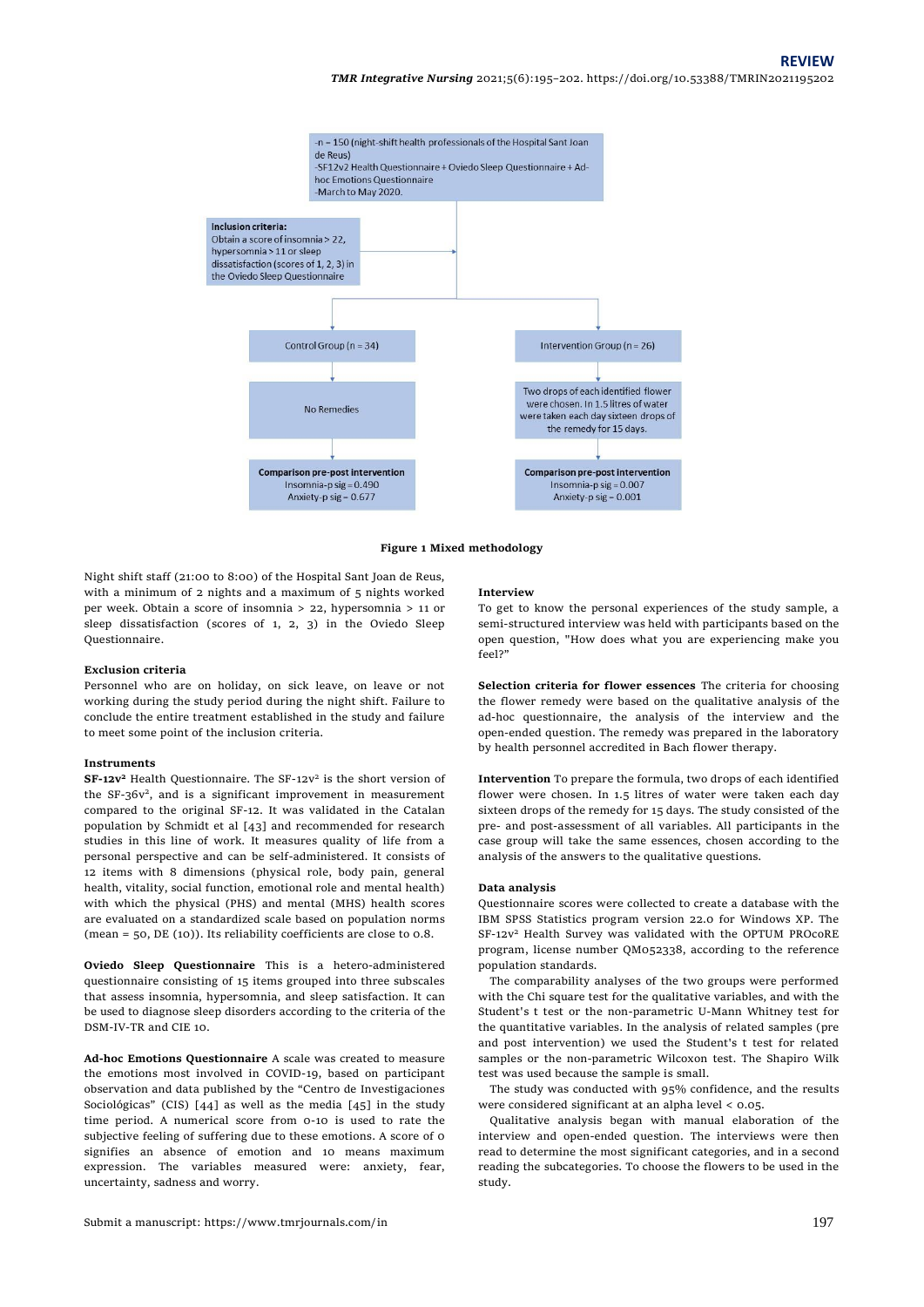## **Ethical considerations.**

The purpose of the study was explained to the participants in writing and orally. Informed consent was requested and signed. The possibility of withdrawing from the study at any time was indicated. Anonymity and confidentiality were guaranteed. The study was approved by the centre's management. This research has been carried out according to the ethical requirements on biomedical research of the 1964 Declaration of Helsinki.

## *Results*

Initially 150 Oviedo Sleep questionnaires were completed (81 nurses, 1 matron, 59 nursing assistants, 1 doctor, 3 support staff and 4 cleaners). Of these, 48 people (32%) wanted to participate in the study and 30 (62.5%) of these met the inclusion criteria for the experimental group. A total of 60 subjects (40%) entered the group randomization phase, and 26 subjects (92.3%) completed the study taking the flower remedy (17 nurses, 4 nursing assistants, 1 health technician and 3 cleaning staff members). A total of 34 (56.6%) (17 nurses, 16 assistants and 1 health technician) agreed to be part of the study without taking the flower remedy, of which 18 (52.9%) (17 nurses and 1 nursing assistant) completed the study.

#### **Quantitative analysis**

The results show that the participant profile is of a professional woman, around 40 years old, with 15 years working experience and 8 years on the night shift on average.

## **Oviedo Sleep Questionnaire**

A total 82.6% of the sample suffer from insomnia, of which 13.3% are severe cases. It was found that insomnia has an inverse relationship with satisfaction.

A total of 29.4% of the sample have hypersomnia, of which 4.7% have severe symptoms. Hypersomnia does not correlate with satisfaction. The night shift staff in this study sleep an average of 6.3 hours. In Table 3 we can see that at the time of the post-intervention the group that took flower remedies showed a significant decrease in the insomnia variable ( $P = 0.007$ ; n = 26) compared to the control group ( $P = 0.490$ ; n = 34).

#### **SF-12v 2**

The initial results show that the average is above 50 (according to a standardized scale based on the general population) for the PHS and below 50 for the MHS, denoting a decrease in the mental health dimension of the sample and an increase in the physical health dimension. It is noteworthy that 38% of the sample is at risk of depression, as 49% of individuals have MHS below the general population, as we can see in Figure 2.

#### **Ad hoc questionnaire**



Copyright @ 1999-2020 Qualitymetric Incorporated

**Figure 1 Quality of life assessed with the SF-12v<sup>2</sup> compared to the general population. Source: Own elaboration.**

|  |  |  | Table 1. Description of Ad-Hoc Emotions on a scale from o to 10. (Own elaboration) |  |  |
|--|--|--|------------------------------------------------------------------------------------|--|--|
|--|--|--|------------------------------------------------------------------------------------|--|--|

| <b>Emotions</b> |              | Minimum Maximum Average Standard |      |           |       | Variance Average              |     |
|-----------------|--------------|----------------------------------|------|-----------|-------|-------------------------------|-----|
|                 |              |                                  |      | deviation |       | <b>Flower essence</b> Control |     |
| Anxiety *       |              | 9                                | 4.60 | 2.465     | 6.075 | 5.7                           | 3.7 |
| Fear            | $\mathbf{1}$ | 9                                | 4.03 | 2.610     | 6.812 | 4.8                           | 3.4 |
| Uncertainty *   | $\mathbf{1}$ | 10                               | 4.93 | 2.596     | 6.741 | 6.0                           | 4.1 |
| Sadness *       | 1            | 10                               | 3.92 | 2.324     | 5.400 | 4.7                           | 3.3 |
| Worry *         | $\mathbf{1}$ | 10                               | 5.48 | 2.843     | 8.084 | 6.5                           | 4.7 |

\* Emotions that stand out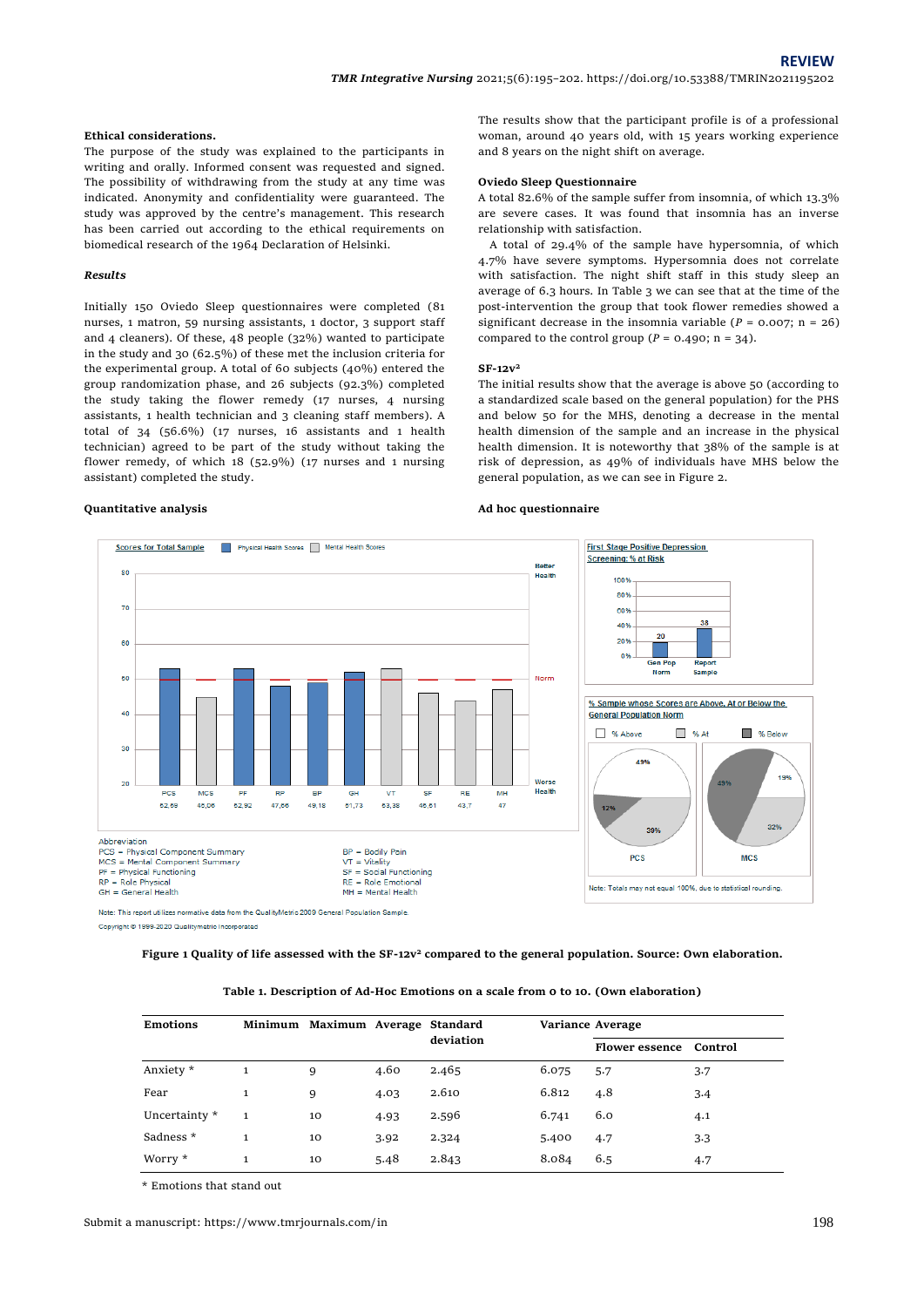Table 1 shows the results of the Ad-Hoc Emotions Questionnaire at baseline. It can be seen that all averages are above 3, and in particular, worry, uncertainty and anxiety. Sadness has the lowest score. Differences are observed with respect to the scores of the variables, showing that the intervention group has a higher score in all variables.

## **Interview and open question**

A total of 15 interviews were held with the open-ended question. From the analysis of these interviews emerged the special five-flower remedy category and three other categories: the group of fears, the group of hopelessness and despair and the group of little interest in the present. Five subcategories of flower remedies were established: Red Chestnut, Aspen, Crab Apple, Oak and Olive.

Table 2 summarizes the participants' textual citations and the

**Table 2 Textual citations from the interviews in answer to the open-ended question, used in the analysis process for categorizing and subcategorizing into flower groups and flower remedies**

| <b>Textual quotations</b>                                                                                             | <b>Flower Group</b><br><b>Categories</b> | Subcategories<br>Flower<br>remedies | Meanings linked to the remedy                                                                                                             |
|-----------------------------------------------------------------------------------------------------------------------|------------------------------------------|-------------------------------------|-------------------------------------------------------------------------------------------------------------------------------------------|
| Fear of infecting<br>relatives, and that<br>something bad will<br>happen to them                                      | Group of fears                           | Red Chestnut                        | Need for calm and serenity                                                                                                                |
| Fear of death,<br>uncertainty about the<br>future                                                                     | Group of fears                           | Aspen                               | Need to be strong and brave to face death and an uncertain future<br>Need to release anxiety caused by unknown worries and fears          |
| Fear of the contagion<br>of the virus<br>of becoming infected                                                         | Group of<br>hopelessness and<br>despair  | Crab Apple                          | Need to cleanse the body and/or mind of real or imaginary dangerous<br>situations<br>Need for care at all levels                          |
| Feeling of not resting<br>and insomnia in relation<br>to work. Tiredness that<br>never goes away.                     | Group of<br>hopelessness and<br>despair  | Oak                                 | Need to listen to the body to recognize personal limits<br>Need to rest and release physical stress                                       |
| Exhausted, tired all day. Group of little<br>Physically and<br>emotionally tired. I don't present<br>get enough rest. | interest in the                          | Olive                               | Need to regain physical energy<br>Need to regain strength and vitality lost through great effort                                          |
| Mental slowness,<br>excessive fatigue and<br>sleepiness                                                               | 5 Flower remedy                          | Clematis                            | Need to focus on the present to concretize and materialize actions                                                                        |
| Anxious, irritable,<br>impatient                                                                                      | 5 Flower remedy                          | Impatiens                           | Need to release anxiety and irritability generated by stress and work<br>rhythms that are too fast                                        |
| Explodes, cries and yells 5 Flower remedy<br>easily                                                                   |                                          | Cherry Plum                         | Need to release emotional and physical pressure<br>Need to order and calm the mind in a situation of uncontrollability                    |
| This situation is not good 5 Flower remedy<br>for me.                                                                 |                                          | Star of<br>Bethlehem                | Need for comfort and relief from suffering related to serious events<br>Need to heal physical, emotional or spiritual wounds              |
| This pandemic makes me 5 Flower remedy<br>extremely anxious and<br>very scared.                                       |                                          | Rock Rose                           | Need to act calmly and serenely in the face of fears that paralyze us<br>Need to deal with situations in which our survival is endangered |

| Table 3. Comparison pre-post intervention in the flower remedy group/control (own elaboration) |  |
|------------------------------------------------------------------------------------------------|--|
|------------------------------------------------------------------------------------------------|--|

|                | ${\rm N}$      |      |         |      | Average        |       |         |       | p-sig.         |         |
|----------------|----------------|------|---------|------|----------------|-------|---------|-------|----------------|---------|
|                | Flower essence |      | Control |      | Flower essence |       | Control |       |                |         |
|                | Pre            | Post | Pre     | Post | Pre            | Post  | Pre     | Post  | Flower essence | Control |
| Insomnia       | 26             | 23   | 34      | 18   | 27.42          | 22.57 | 20.71   | 20.17 | $0.007*$       | 0.490   |
| Hypersomnia    | 26             | 23   | 34      | 18   | 6.92           | 5.70  | 6.68    | 6.44  | 0.134          | 0.806   |
| Hours of Sleep | 26             | 23   | 34      | 17   | 5.81           | 6.00  | 6.47    | 5.76  | 0.113          | 0.527   |
| PHS            | 26             | 21   | 34      | 18   | 52.32          | 51.91 | 52.95   | 51.63 | 0.925          | 0.301   |
| <b>MHS</b>     | 26             | 21   | 34      | 18   | 41.81          | 46.49 | 47.12   | 45.88 | $0.007*$       | 0.255   |
| Anxiety        | 26             | 20   | 34      | 18   | 5.73           | 3.45  | 3.74    | 3.06  | $0.001*$       | 0.677   |
| Fear           | 26             | 20   | 34      | 18   | 4.81           | 3.15  | 3.44    | 2.83  | $0.009*$       | 0.418   |
| Uncertainty    | 26             | 20   | 34      | 18   | 6.04           | 4.75  | 4.09    | 3.33  | $0.049*$       | 0.312   |
| Sadness        | 26             | 20   | 34      | 18   | 4.69           | 3.35  | 3.32    | 3.17  | $0.016*$       | 0.676   |
| Worry          | 26             | 19   | 34      | 18   | 6.50           | 4.89  | 4.71    | 3.61  | $0.013*$       | 0.210   |

\* Significant differences in the pre Vs. post intervention at 95%.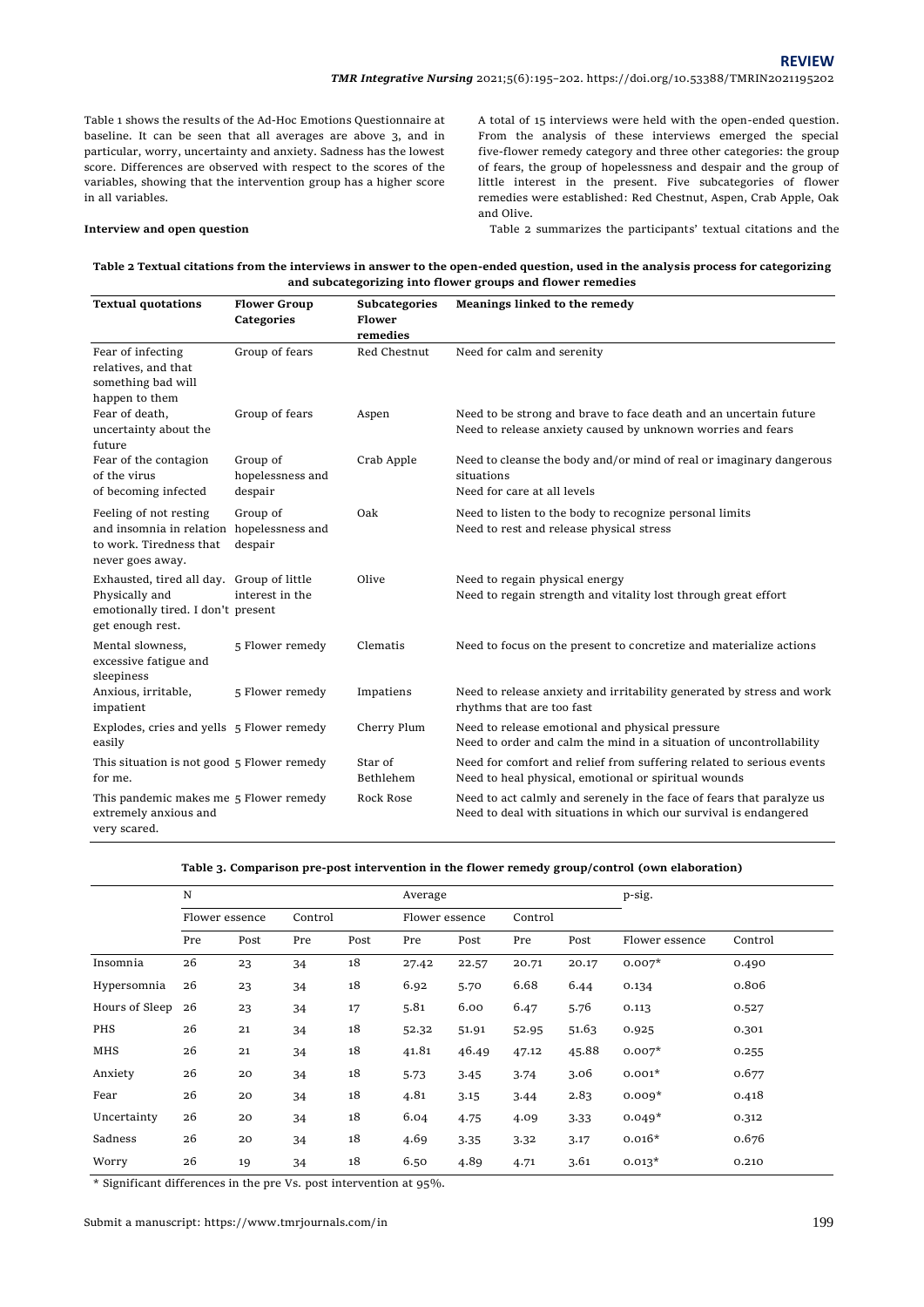correlated flower groups, remedies, needs, and meanings. Finally, the flowers used for the study were: Rescue remedy (Impatiens+ Clematis+ Cherry Plum+ Star of Bethlehem+ Rock Rose), Red Chestnut, Aspen, Crab Apple, Oak and Olive.

## **Comparison pre-post intervention**

Table 3 presents all the variables studied in the pre and post periods. The intervention group shows higher values than the control group at the beginning of the study; however, in the post-intervention, the group that took BFRs showed a decrease in almost all variables. Regarding the quality of life, the PHS remains virtually the same in both groups, but the MHS shows significant results ( $P = 0.007$ ) in the intervention group, while the MHS of the control group decreased  $(P = 0.255)$ . We also observe that in the intervention group there is a significant decrease in the insomnia variables  $(P = 0.007; n = 26)$  compared to the control group ( $P = 0.490$ ;  $n = 34$ ). It stands out that in the post intervention period most variables ( $P < 0.05$ ) of the group that took flower remedies significantly decreased, unlike the control group ( $P > 0.05$ ).

## *Discussion*

Our work focuses primarily on nurses and professionals who provide care in the hospital setting. The sample studied was characterized by homogeneity, which favours the evaluation of the effectiveness of the intervention. No other remedies were taken during the intervention. The results show the participant profile of a professional woman with a mean age of 40 years, coinciding with Thimmapuran et al. [12] and Erquicia et al. [13], with 15 years working experience as a professional and 8 years on average on the night shift.

Regarding quality of life, the PHS showed better results than the MHS, which is in accordance with Rivera Rojas et al. [46], Peydró [47] and Burgos et al. [48]. In contrast, unlike these authors, in our study participants had a lower MHS at the beginning of the study. It is noteworthy that 38% of the sample is at risk of depression. This indicates that although the sample has adequate physical health, above the population average, it is necessary to improve mental health, which could be because the questionnaire was competed at the time of the national lockdown. However, in the case group the MHS was 7 points above the control group. This may be because the individuals most affected by insomnia and with a lower MHS may have been more interested in participating in a study of this kind.

At the end of the intervention, both groups presented better MHSs, but significant results were only obtained in the group that took BFRs. This indicates that participants adapted to the adverse environment of the pandemic. We can say, in accordance with Hylton Rushton et al. [49], that a certain resilience was developed which protected staff from emotional exhaustion.

As described by other authors [8-10] a significant percentage of participants also reported symptoms of anxiety, uncertainty and worry, mainly related to the feeling that there was a lack of protective measures and having to deal with traumatic events related to patient death or decision-making in a context of limited options, as well as fear of the contagion itself and of transmitting the infection to relatives [11]. These symptoms, along with fear and sadness, were the emotions that the participants experienced most intensely. We agree with Rivera Rojas et al. [46] that the perception of psychosocial risks can influence health-related quality of life. It should be noted that, at the beginning, the intervention group had higher values of all variables, this may be because the people most affected by the situation were more interested in participating in the study. At the time of the post-intervention, the results show that both groups had improved; however, only those who took BFRs achieved significant results and the level of worry, uncertainty, anxiety, sadness and fear decreased, as in other studies [32, 50].

In accordance with Thimmapuran J. et al. [12] and Huang [13] our study results show that participants have difficulty sleeping and a high prevalence of insomnia, and, in accordance with these authors, we believe that the pandemic may have worsened sleep patterns. In this study, although the group that took flower therapy slept fewer hours, their insomnia significantly improved. It is noteworthy that although White Chestnut is one of the most indicated remedies for insomnia and authors such as Torres Machado et al. [51] have used it for this health problem and Rodriguez-Martín [52] have used it for unwanted intrusive thoughts, it was not identified in the qualitative analysis. This may be because the symptom is not the indicator of the remedy, but the personal experience of the problem and the emotion that accompanies it [53].

Hernandez Garcia [24] speaks of fatigue or stress out of compassion, which may appear as a response to a person's suffering. Factors such as exposure to traumatic and stressful situations and the lack of resources [28] are situations that involve alteration of the physical, emotional, spiritual and social areas. In this study, BFRs were applied at the time of the problem as a coping strategy focused on decreasing the negative effects of the pandemic.

In accordance with Du Toit [11], the fear of the risk of infection, and especially the fear of infecting relatives, was one of the other signs that emerged in our study, as shown by other authors who have researched the psychological impact on health workers in other pandemics, such as SARS [54, 55]. In our study, Red Chestnut was the flower remedy to address the fear of infecting loved ones. This remedy gives us calm, serenity and positive thinking in relation to the suffering, anxiety and distress generated by worrying about loved ones and helps us to identify the unconscious projections of our fears reflected in others [53].

Aspen helps us deal with the anxiety generated by the fear of death and everything that is unknown to us, that is inexplicable or for which we cannot find a logical reason, unknown situations that distress us and the different related behaviours. Crap Apple is for addressing the fear of the contagion itself, as well as the fear of viruses and bacteria and thoughts related to these fears, this remedy acts when we are afraid of becoming contaminated and sick.

Olive is indicated in situations where we feel exhausted and need to continue, with this remedy we faced the secondary exhaustion coming from making a great effort due to a situation that required a great deal of personal involvement. Oak is the remedy linked to the work and professional environment, when we have an excess of responsibility and a sense of duty, we do not allow ourselves to stop or to rest, becoming run down on all levels. Both remedies belong to the group of the seven helpers. This group indicates chronicity, suggesting that, despite being a current experience, the symptoms may have a past origin. The fatigue may have accumulated over time and the pandemic worsened this situation. Analysing the results, we believe that Olive and Oak are two essential remedies when physical and mental exhaustion is related to a pandemic.

The five-flower remedy is a combined formula of flower remedies, which is indicated to relieve the acute stress of emergencies, shock and anxiety. The aim of this remedy is to obtain a quick response to overcome difficult and/or extreme situations. In accordance with Yang & Wang [34] and Halberstein et al. [32], in this study we believe this formula helped to improve fear and anxiety, as opposed to Ernst [35], who found no specific effects on anxiety.

In accordance with Erquicia et al. [8] and Hernández Garcia [24] we believe that it is necessary to raise health personnel's awareness about the psychological problems that can be experienced in extreme situations and to encourage self-care and intervention strategies. In our study, participants had the opportunity to become more aware of the situation experienced and their emotions through the meanings linked to the flower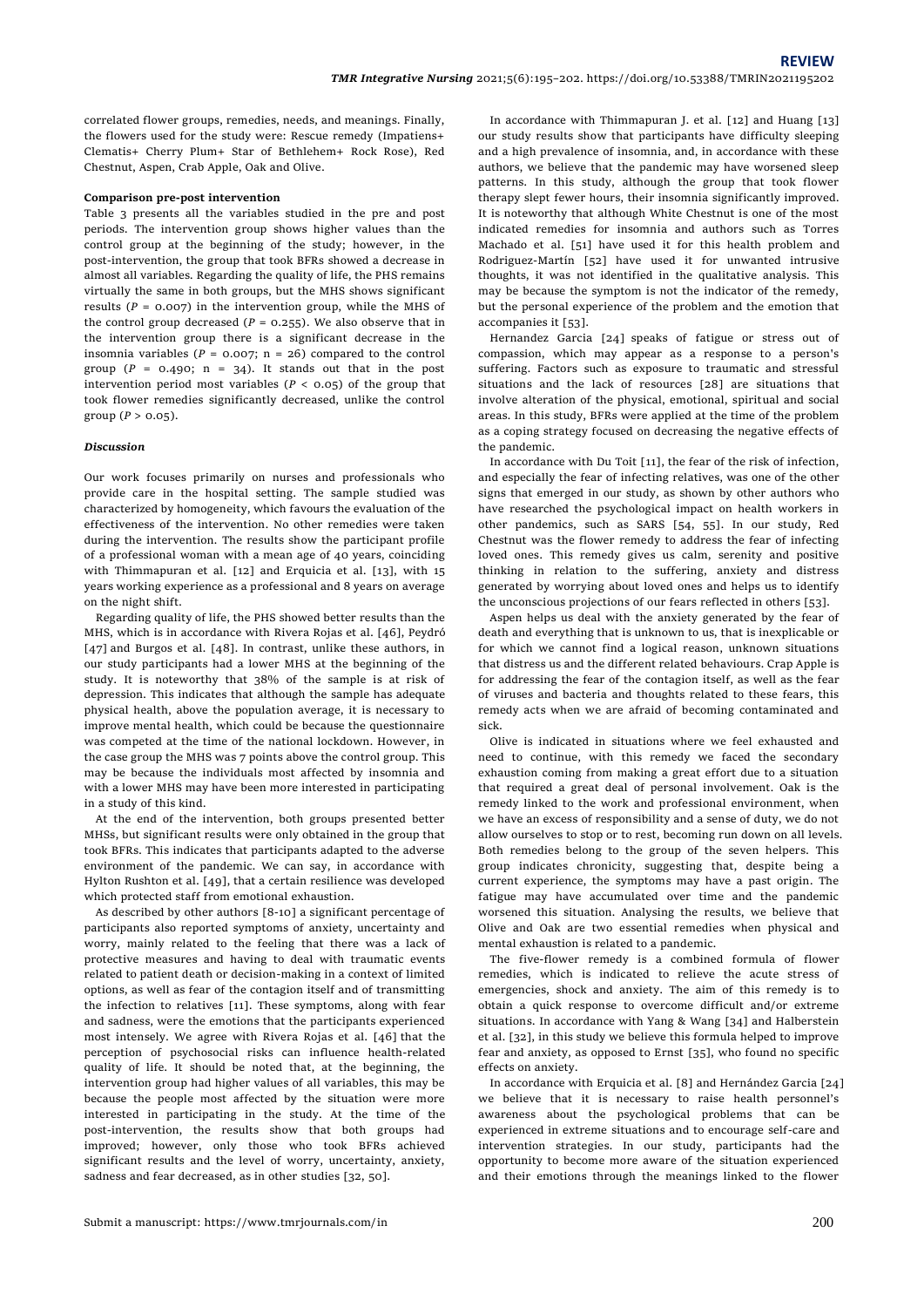remedies they took. They also had the opportunity to identify their needs and those attitudes that need to change.

Authors as Solano and Fusco [26, 27] also identify that Bach's floral therapy improves sleep quality, anxiety and is an effective tool in times of emergency such as the pandemic.

In general, it can be staid that the intervention had a favourable effect on quality of life and sleep. The findings of this study provide us with relevant data on the contributions of BFRs in the hospital setting in times of a pandemic. They also show us the possibility of continuing to study the effects of this modality.

## **Limitations**

This study has several limitations that affect the possibility of generalizing the results. First, the sample size was small. Second, most participants were women, although there is no evidence that the effectiveness of BFRs varies according to gender. Another limitation is the ad-hoc questionnaire, as it only considered five variables. Using the Pittsburgh sleep quality questionnaire would have provided more accurate results in sleep quality.

The heterogeneity of the two groups is also a limitation when the data are extrapolated and generalized.

## *Conclusion*

BFRs could be an effective intervention in managing emotions and insomnia in hospital night shift staff.

BFRs could be an effective coping strategy in pandemic or emergency situations. In addition, they could be a health education tool to raise awareness of personal needs and encourage self-care. No adverse effects were observed in the study.

More studies are needed with a good methodological design and that include larger study groups over a longer period of time to gain more evidence of the effectiveness of flower remedies.

## *References*

- 1. Abendroth M, Flannery J. Predicting the Risk of Compassion Fatigue. Journal of Hospice & Palliative Nursing. 2006, 8(6):  $346 - 356$ .
- 2. Joinson C. Coping with compassion fatigue. Nursing. 1992,  $22(4): 116 - 121.$
- 3. Melvin CS. Professional compassion fatigue: what is the true cost of nurses caring for the dying? Int J Palliat Nurs. 2012, 18(12): 606–611.
- 4. Dai Y, Hu G, Xiong H. Psychological impact of the coronavirus disease 2019 (COVID-19) outbreak on healthcare workers in China. medRxiv 2020.03.03.20030874 [Preprint].
- 5. Lai J, Ma S, Wang Y, Cai Z, Hu J, Wei N, et al. Factors Associated With Mental Health Outcomes Among Health Care Workers Exposed to Coronavirus Disease 2019. JAMA Netw Open. 2020, 3(3): e203976.
- 6. Pappa S, Ntella V, Giannakas T, Giannakoulis VG, Papoutsi E, Katsaounou P. Prevalence of depression, anxiety, and insomnia among healthcare workers during the COVID-19 pandemic: A systematic review and meta-analysis. Brain Behav Immun. 2020, 88: 901–907.
- 7. Salazar de Pablo G, Vaquerizo-Serrano J, Català A, Arango C, Moreno C, Ferre F, et al. Impact of coronavirus syndromes on physical and mental health of health care workers: Systematic review and meta-analysis. J Affect Disord. 2020. 275: 48–57
- 8. Erquicia J, Valls L, Barja A, Gil A, Miquel J, Leal-Blanquet J, et al. Emotional impact of the Covid-19 pandemic on healthcare workers in one of the most important infection outbreaks in Europe. Med Clin (Engl Ed). 2020, 155(10): 434  $-440.$
- 9. Zhu N, Zhang D, Wang W, Li X, Yang B, Song J, et al. A Novel

Coronavirus from Patients with Pneumonia in China, 2019. N Engl J Med. 2020, 382(8): 727–733.

- 10. Pouralizadeh M, Bostani Z, Maroufizadeh S, Ghanbari A, Khoshbakht M, Alavi SA, et al. Anxiety and depression and the related factors in nurses of Guilan University of Medical Sciences hospitals during COVID-19: A web-based cross-sectional study. Int J Afr Nurs Sci. 2020, 13: 100233.
- 11. Du Toit A. Outbreak of a novel coronavirus. Nat Rev Microbiol. 2020, 18: 123.
- 12. Thimmapuram J, Pargament R, Bell T, Schurk H, Madhusudhan DK. Heartfulness meditation improves loneliness and sleep in physicians and advance practice providers during COVID-19 pandemic. Hosp Pract. 2021, 49(3): 194–202.
- 13. Huang Y, Zhao N. Generalized anxiety disorder, depressive symptoms and sleep quality during COVID-19 outbreak in China: a web-based cross-sectional survey. Psychiatry Res. 2020, 288: 112954.
- 14. Sørengaard TA, Karlsen HR, Langvik E, Pallesen S, Bjorvatn B, Waage S, et al. Insomnia as a Partial Mediator of the Relationship Between Personality and Future Symptoms of Anxiety and Depression Among Nurses. Front Psychol. 2019, 10: 901.
- 15. Yoshimoto T, Oka H, Ishikawa S, Kokaze A, Muranaga S, Matsudaira K. Factors associated with disabling low back pain among nursing personnel at a medical centre in Japan: a comparative cross-sectional survey. BMJ Open. 2019, 9(9): e032297.
- 16. Booker LA, Magee M, Rajaratnam SMW, Sletten TL, Howard ME. Individual vulnerability to insomnia, excessive sleepiness and shift work disorder amongst healthcare shift workers. A systematic review. Sleep Med Rev. 2018, 41: 220 –233.
- 17. Bonet-Porqueras R, Moliné-Pallarés A, Olona-Cabases M, Gil-Mateu E, Bonet-Notario P, Les-Morell E, et al. Turno nocturno: un factor de riesgo en la salud y calidad de vida del personal de enfermería [The night shift: a risk factor for health and quality of life in nursing staff]. Enferm Clin.  $2009, 19(2): 76-82.$
- 18. Cénat JM, Blais-Rochette C, Kokou-Kpolou CK, Noorishad PG, Mukunzi JN, McIntee SE, et al. Prevalence of symptoms of depression, anxiety, insomnia, posttraumatic stress disorder, and psychological distress among populations affected by the COVID-19 pandemic: A systematic review and meta-analysis. Psychiatry Res. 2021, 295: 113599.
- 19. García-Iglesias JJ, Gómez-Salgado J, Martín-Pereira J, Fagundo-Rivera J, Ayuso-Murillo D, Martínez-Riera JR, et al. Impacto del SARS-CoV-2 (Covid-19) en la salud mental de los profesionales sanitarios: una revisión sistemática [Impact of SARS-CoV-2 (Covid-19) on the mental health of healthcare professionals: a systematic review.]. Rev Esp Salud Publica. 2020, 94: e202007088.
- 20. Shaukat N, Ali DM, Razzak J. Physical and mental health impacts of COVID-19 on healthcare workers: a scoping review. Int J Emerg Med. 2020, 13(1): 40.
- 21. Wu PE, Styra R, Gold WL. Mitigating the psychological effects of COVID-19 on health care workers. CMAJ. 2020, 192(17): E459–E460.
- 22. Sánchez Sánchez AM, Vega-Escaño J. Abordaje enfermero del insomnio en salud Laboral. Revista Enfermería del Trabajo. 2019, 9(1): 11–20.
- 23. Grover S, Dua D, Sahoo S, Mehra A, Nehra R, Chakrabarti S. Why all COVID-19 hospitals should have mental health professionals: The importance of mental health in a worldwide crisis! Asian J Psychiatr. 2020, 51: 102147.
- 24. Hernandez-Garcia MC. Fatiga por compasión entre profesionales sanitarios de oncología y cuidados paliativos. Psicooncología. 2017, 14(1): 53–70.
- 25. Cá ceres-Rivera DI. Enfermería, pandemia y fatiga por